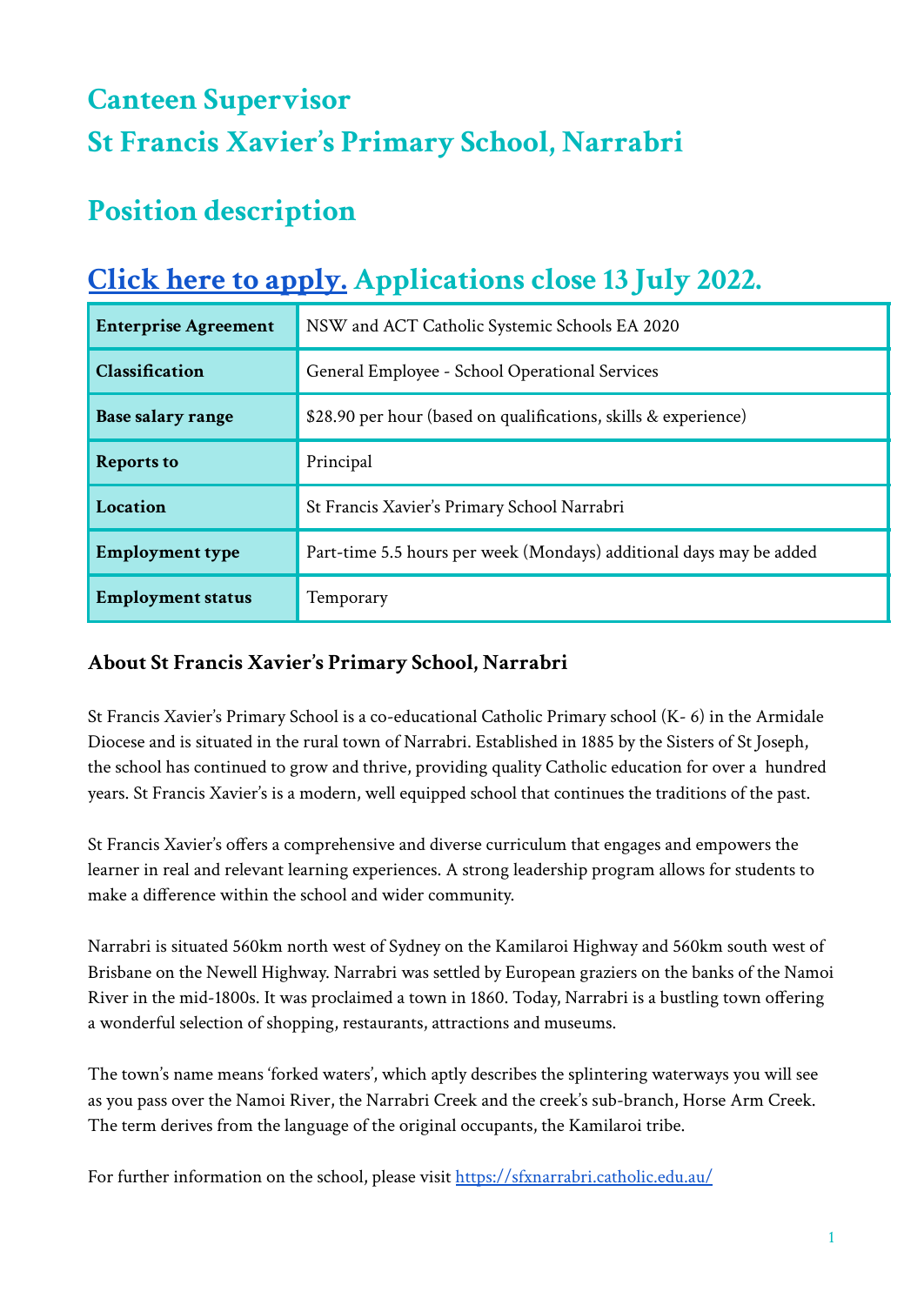#### **Commencement**

The commencement date for this position will be negotiated with the successful applicant.

#### **Position Purpose**

This role will efficiently and effectively, under limited supervision of the Principal, provide canteen support and coordination with a depth of knowledge and broad range of skills which facilitate the maintenance of canteen systems which serve the educational and service functions of the school.

### **Key Responsibilities**

Duties related to the position would normally include but are not limited to the following:

| <b>Key</b> area        | <b>Task</b>                                                                                                                                                                                                                                                                                                                                                                                                                                                                                                                                                                                                                                                                                                                                                                                                                                                                                                                                                                                |
|------------------------|--------------------------------------------------------------------------------------------------------------------------------------------------------------------------------------------------------------------------------------------------------------------------------------------------------------------------------------------------------------------------------------------------------------------------------------------------------------------------------------------------------------------------------------------------------------------------------------------------------------------------------------------------------------------------------------------------------------------------------------------------------------------------------------------------------------------------------------------------------------------------------------------------------------------------------------------------------------------------------------------|
| <b>Typical Duties</b>  | Typical duties performed include, but are not limited to:<br>Practise confidentiality in relation to all aspects of the role;<br>Carry out a wide range of coordination duties for the canteen at an<br>advanced level, including ordering of resources, rostering of staff and<br>maintaining records;<br>Respond to enquiries from staff, students, parents and the general<br>public, and address issues in accordance with routines, methods and<br>procedures;<br>Prepare and process transactions within routines, methods and<br>procedures;<br>Maintain the canteen through such duties as ordering and issue of<br>expendable stores, recording of stock levels, maintaining records of<br>equipment distribution, delivery dockets, invoices and payment<br>vouchers and responsibility for keys;<br>Within routines, methods and procedures, carry out liaison between<br>the school, the student and the student's family where some discretion<br>and judgement are involved. |
| <b>Specific Duties</b> | Specific duties performed include, but are not limited to:<br>Organising rosters for staff assistance<br>Within established routines and procedures, make orders to vendors as<br>necessary;<br>Accounts and invoices checked and authorised for payment;<br>Within established routines and procedures, pass on all invoices to the<br>School Support Officer - Finance for entry into Quickbooks/TechOne;                                                                                                                                                                                                                                                                                                                                                                                                                                                                                                                                                                                |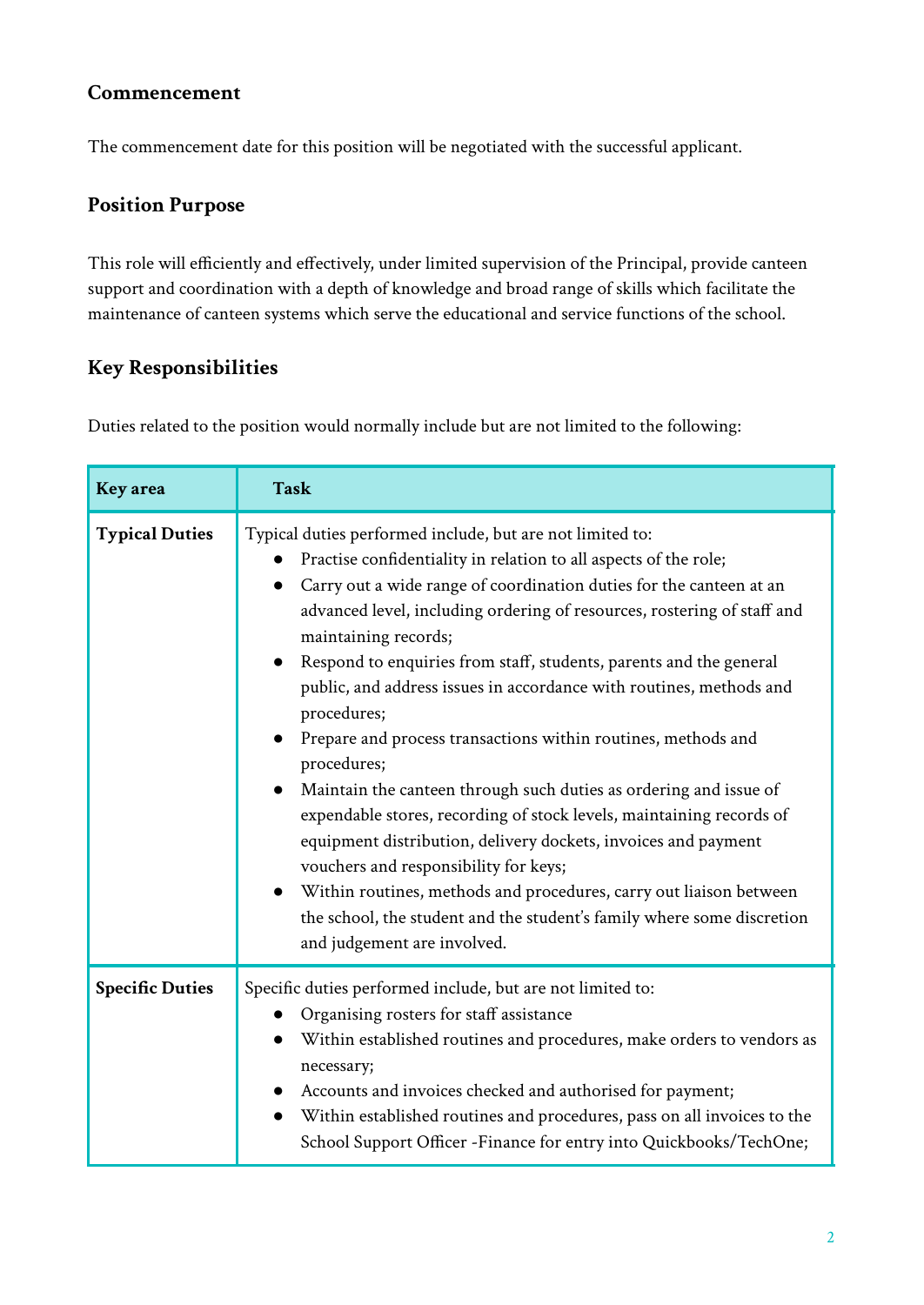|         | Coordination of canteen and catering for school events as required and<br>directed bythe Principal;<br>Positively promote the "Healthy Eating" guidelines and policy;<br>Liaise with the Principal to produce a canteen menu that reflects the<br>"Healthy Eating policy" of the school;<br>Be aware of, and responsive to, the special dietary needs of students<br>with allergies;<br>Awareness of all relevant government regulations as they affect the<br>canteen;<br>Be responsible for banking canteen monies on a regular basis<br>(minimum of every second day);<br>Follow established procedures for co-signing and verifying daily<br>takings;<br>Within established routines and procedures, arrange for repairs and<br>maintenance of all canteen equipment;<br>Attend informal meetings with the Principal as necessary;<br>Participate in, and contribute to, an annual review of this position<br>description and the running of the canteen;<br>Provide the school School Support Officer - Finance with updates of the<br>financial records each week. |
|---------|--------------------------------------------------------------------------------------------------------------------------------------------------------------------------------------------------------------------------------------------------------------------------------------------------------------------------------------------------------------------------------------------------------------------------------------------------------------------------------------------------------------------------------------------------------------------------------------------------------------------------------------------------------------------------------------------------------------------------------------------------------------------------------------------------------------------------------------------------------------------------------------------------------------------------------------------------------------------------------------------------------------------------------------------------------------------------|
| General | Attend to other matters appropriate for the position and consistent<br>with the skills of the incumbent as directed by the Principal.                                                                                                                                                                                                                                                                                                                                                                                                                                                                                                                                                                                                                                                                                                                                                                                                                                                                                                                                    |

St Francis Xavier's Primary School, Narrabri reserves the right to alter roles and responsibilities requirements as required.

#### **Selection criteria**

#### **General expectations of staff at St Francis Xavier's Primary School, Narrabri**

- Respect of and a commitment to the Catholic ethos and a willingness to foster it.
- Serve the employer faithfully, honestly, efficiently and diligently and exercise all due care and skill in the performance of your duties.
- Act as a team member, developing and supporting the philosophy and ethos of the team.
- Ensure appropriate behaviours when engaging with children.
- Willingness to undertake professional development.
- Maintain strict observance of school policies, rules and procedures including the reporting of improper or unethical conduct.
- Observe and comply with all WHS protocols.
- Ensure all colleagues, students and parents are provided with quality service in a timely, efficient and friendly manner.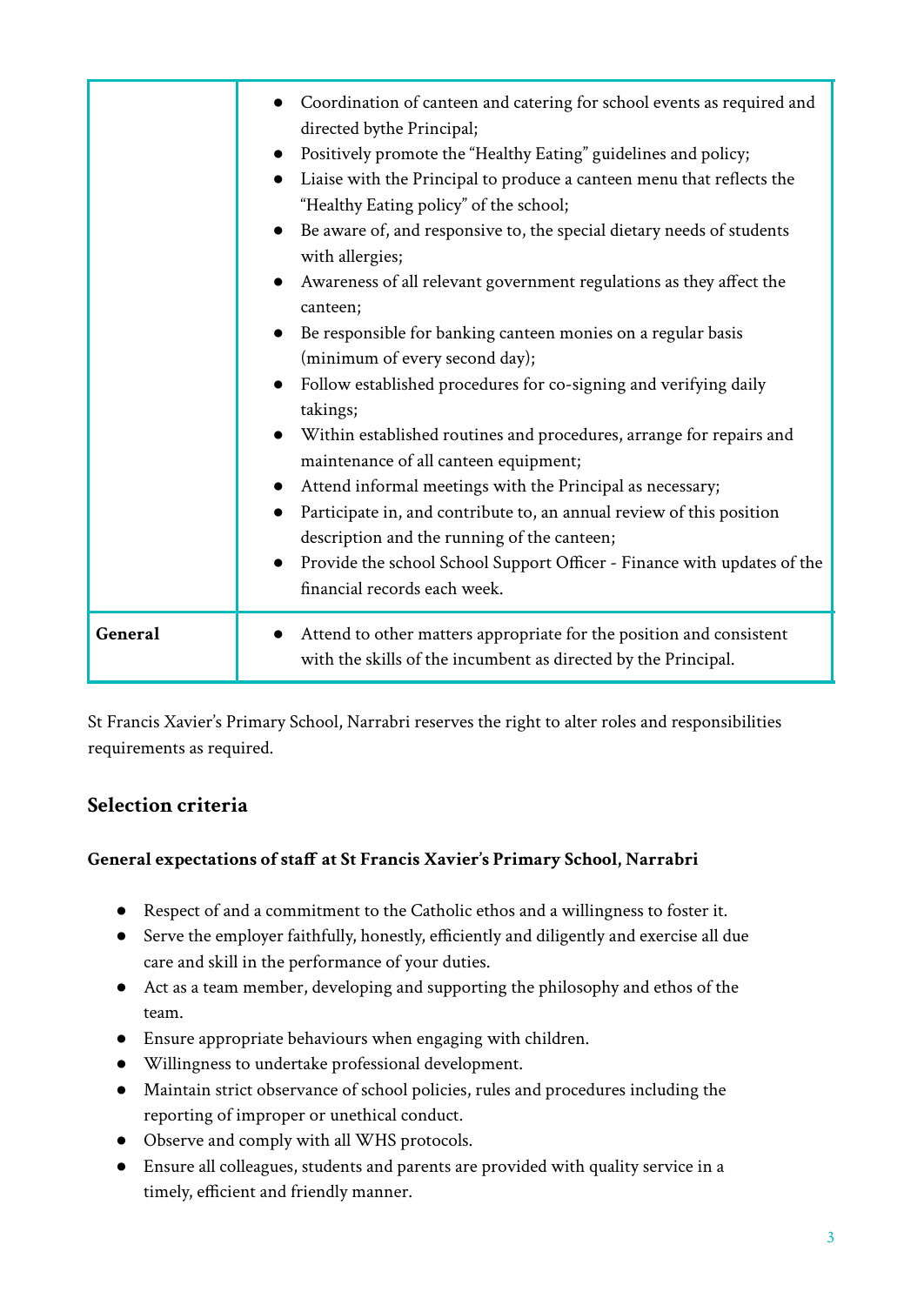- The ability to maintain strict confidentiality and to exercise discretion and sound judgement.
- Act in a professional and respectful manner at all times.
- Comply with the [Framework for the Accreditation of](https://arm.catholic.edu.au/wp-content/uploads/2018/10/Framework-for-the-Accreditation-of-Staff-in-Catholic-Schools.pdf) Staff in Catholic Schools.
- Employment is conditional upon successful applicants having or obtaining a valid and current NSW Working with Children Check Clearance.

#### **Essential criteria**

- Certificate in Food Handling or willingness to obtain
- Excellent interpersonal and communication skills to work in a team environment.
- Excellent customer service skills.
- Ability to lead a team in a manner that fosters the support and cooperation of team members.
- Ability to maintain a high standard of personal cleanliness, hygiene and punctuality.
- Experience working under pressure in a high demand food service or similar.
- Ability to implement appropriate WH & S strategies to ensure hygienic, safe and healthy environment for production and distribution of food.
- Ability to plan menus to support healthy food habits of children.
- Ability to keep adequate records for all areas of canteen operation.
- Basic bookkeeping skills.

#### **Physical demands**

Continuous physical effort necessary including:

- Constant walking and standing
- Pushing, pulling and handling objects
- Bending
- Kneeling
- Constant reaching and grasping
- Lifting and/or moving objects, sometimes over shoulder.

#### **Additional information**

- **●** Personal protective equipment such as gloves are used for specific tasks.
- Appropriate footwear is required at all times. Specifically, closed in shoes with leather uppers that cover the top of the foot and have sturdy non-slip soles. Sandals, court shoes, open toe shoes, thongs, mesh, open weave or canvas shoes do not provide sufficient protection from hot or corrosive liquids or from broken glass.

## **Application**

For questions regarding the professional nature of this position, please contact Nick Baird, Principal on (02) 6792 1796 or via email [nbaird1@arm.catholic.edu.au](mailto:nbaird1@arm.catholic.edu.au)